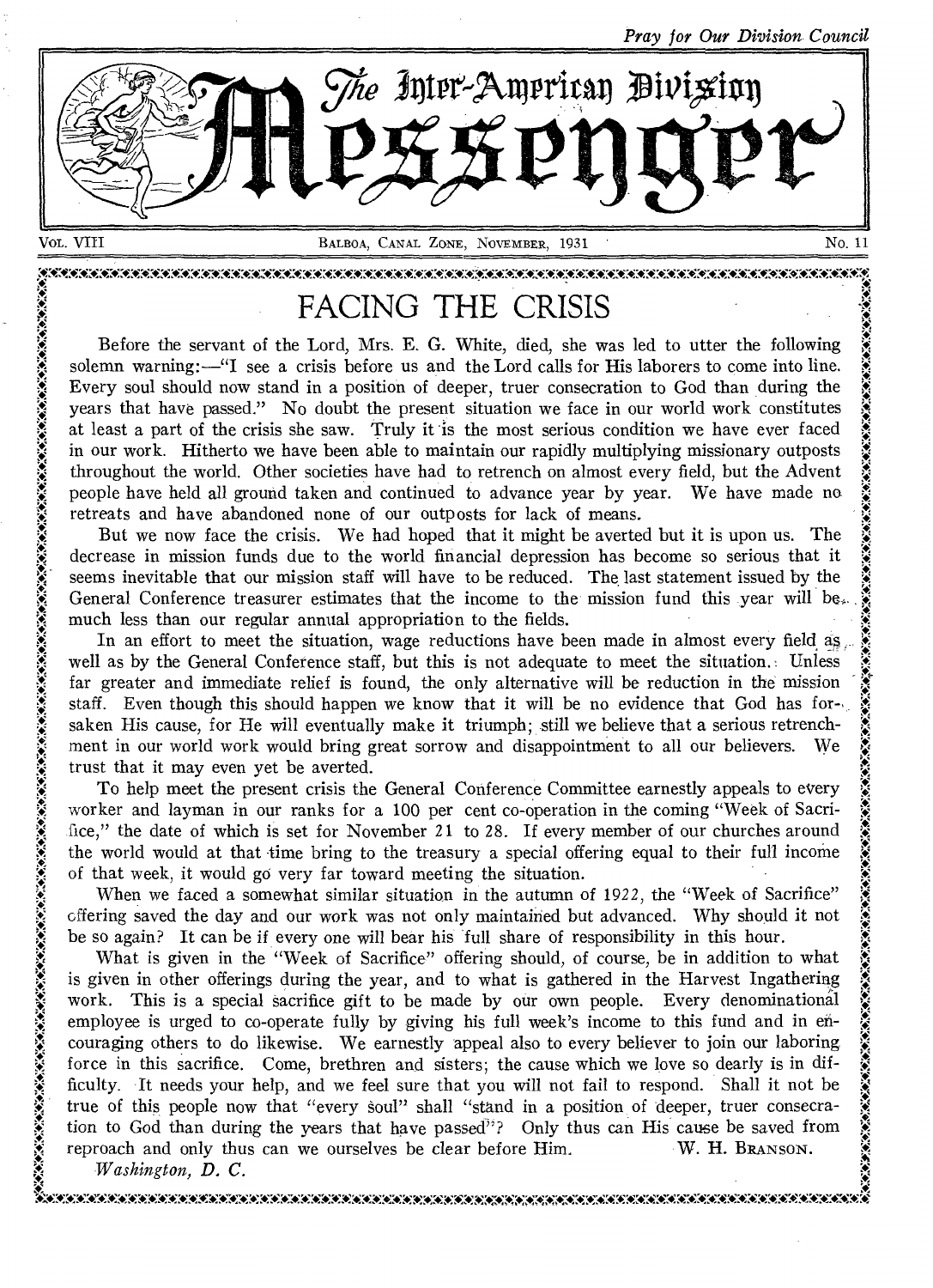# The Time of Trouble No. 3

It is in this life that we are to separate sin from us, through faith in the atoning blood of Christ. Our precious Saviour invites us to join ourselves to Him, to unite our weakness to His strength, our ignorance to His wisdom, our unworthiness to His merits. God's providence is the school in which we are 'to learn the meekness and lowliness of Jesus. The Lord is ever setting before us, not the way we would choose, which seems easier and pleasanter to us, but the true aims of life. It rests with us to co-operate with the agencies which Heaven employs in the work of conforming our characters to the divine model. None can neglect or defer this work but at the most fearful peril to their souls.

The apostle John in vision heard a loud voice in heaven exclaiming, "Woe to the inhabiters of the earth and of the sea! for the devil is come down unto you, having great wrath, because he knoweth that he hath but a short time." Fearful are the scenes which call forth this exclamation from the heavenly voice. The wrath of Satan increases as his time grows short, and his work of deceit and destruction will reach its culmination in the time of trouble.

Fearful sights of a supernatural character will soon be revealed in the heavens, in token of the power of miracleworking demons. The spirits of devils will go forth to the kings of the earth and to the whole world, to fasten them in deception, and urge them on to unite with Satan in his last struggle against the government of heaven. By these agencies, rulers and subjects will be alike deceived. Persons will arise pretending to be Christ Himself, and claiming the title and worship which belong to the world's Redeemer. They will perform wonderful miracles of healing, and will profess to have revelations from heaven contradicting the testimony of the Scriptures.

As the crowning act in the great drama of deception, Satan himself will per-sonate Christ. The church has long professed to look to the Saviour's advent as the consumation of her hopes. Now the great deceiver will make it appear that Christ has come. In different parts of the earth, Satan will manifest himself among men as a majestic being of dazzling brightness, resembling the description of the Son of God given by John in the Revelation. The glory that surrounds him is unsurpassed by anything that mortal eyes have yet beheld. The shout of triumph rings out upon the air, "Christ has come! Christ has come!" The people prostrate themselves in adoration before

him, while he lifts up his hands, and pronounces a blessing upon them, as Christ blessed His disciples when He was upon the earth. His voice is soft and subdued, yet full of melody. In gentle, compassionate tones he presents some •of the same gracious, heavenly truths which the Saviour uttered; he heals the diseases of the people, and then, in his assumed character of Christ. he claims to have changed the Sabbath to Sunday, and commands all to hallow the day which he has blessed. He declares that those who persist in keeping holy the seventh day are blaspheming his name by refusing to listen to his angels sent to them with light and truth. This is the strong, almost overmastering delusion. Like the Samaritans who were deceived by Simon Magus, the multitudes, from the least to the greatest, give heed to these sorceries, saying, This is "the great power of God."

But the people of God will not be misled. The teachings of this false

#### Love and Sacrifice

نہم

 $\zeta$ 

The love expressed on Calvary should be received, strengthened, and diffused among our churches. Shall we not do all we can to give power to the principles which Christ brought to this world? Shall we not strive to establish and give efficiency to the benevolent enterprises which are now called for without delay? As you stand before the cross, and see the Prince of Heaven dying for you, can you seal your heart *saying,* "No; I have nothing to give"?

Meet around the cross of Calvary in self-sacrifice and self-denial. God will bless you as you do your best. As you approach the throne of grace, as you find yourself bound to this throne by the golden chain let down from heaven to earth, to draw men from the pit of sin, your heart will go out in love for your brethren and sisters who are without God and without hope in the world.— *"Testimonies," Vol. IX,* p. *256.* 

christ are not in accordance with the Scriptures. His blessing is pronounced upon the worshipers of the beast and his image, the very class upon whom the Bible declares that God's unmingled wrath shall be poured out.

And, furthermore, Satan is not permitted to counterfeit the manner of Christ's advent. The Saviour has warned His people against deception upon this point, and has clearly foretold the manner of His second coming. "There shall arise false christs, and false prophets, and shall show great signs and wonders; insomuch that, if it were possible, they shall deceive the very elect.... Wherefore if they shall say unto you, Behold, He is in the desert; go not forth: behold, He is in the secret chambers; believe it not. For as the lightning cometh out of the east, and shineth even

unto the west; so shall also the coming of the Son of man be." This coming, there is no possibility of counterfeiting. It will be universally known—witnessed by the whole world.

Only those who have been diligent students of the Scriptures, and who have received the love of the truth, will be shielded from the powerful delusion that takes the world captive. By the Bible testimony these will detect the deceiver in his disguise. To all, the testing time will come. By the sifting of temptation, the genuine Christian will be revealed. Are the people of God now so firmly established upon His word that they would not yield to the evidence of their senses? Would they, in such a crisis, cling to the Bible, and the Bible only? Satan will, if possible, prevent them from obtaining a preparation to stand in that day. He will so arrange affairs as to hedge up their way, entangle them with earthly treasures, cause them to carry a heavy, wearisome burden, that their hearts may be overcharged with the cares of this life, and the day of trial may come upon them as a thief.

As the decree issued by the various rulers of Christendom against commandment-keepers shall withdraw, the protection of government, and abandon them to those who desire their destruction, the people of God will flee from the cities and villages and associate together in companies, dwelling in the most desolate and solitary places. Many will find refuge in the strongholds of the mountains. Like the Christians of the Piedmont valleys, they will make the high places of the earth their sanctuaries, and will thank God for the "munitions of rocks." But many of all nations, and of all classes, high and low, rich and poor, black and white, will be cast into the most unjust and cruel bond-<br>age. The beloved of God pass weary The beloved of God pass weary days, bound in chains, shut in by prison bars, sentenced to be slain, some apparently left to die of starvation in dark and loathsome dungeons. No human ear is open to hear their moans; no human hand is ready to lend them help

Will the Lord forget His people in this trying hour? Did He forget faithful Noah when judgments were visited upon the antediluvian world? Did He forget Lot when the fire came down from heaven to consume the cities of the plain? Did He forget Joseph surrounded by idolaters in Egypt? Did He forget Elijah when the oath of Jezebel threatened him with the fate of the prophets of Baal? Did He forget Jeremiah in the dark and dismal pig of his prison-house? Did He forget the three worthies in the fiery furnace? or Daniel in the den of lions?

"Zion said, Jehovah hath forsaken me, and my' Lord hath forgotten me. Can a woman forget her sucking child, that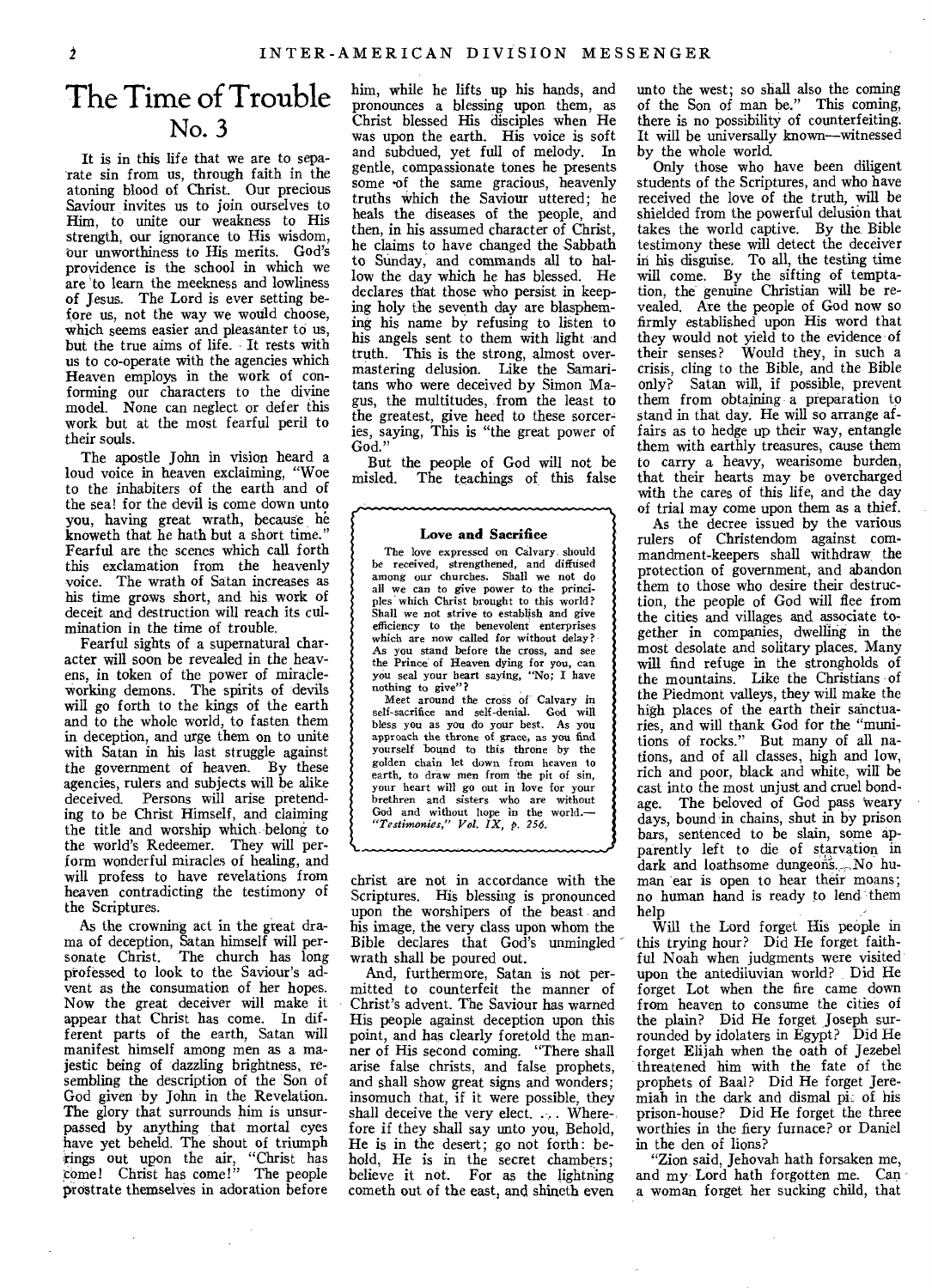she should not have compassion on the son of her womb? yea, they may forget, yet will I not forget thee. Behold, I have graven thee upon the palms of My hands." The Lord of host has said, "He that toucheth you, toucheth the apple of His eye."

Though enemies may thrust them into prison, yet dungeon walls cannot cut off the communication between their souls and Christ. One • who sees their every weakness, who is acquainted with every trial, is above all earthly powers; and angels will come to them in lonely cells, bringing light and peace from heaven. The prison will be as a palace; for the rich in faith dwell there, and the gloomy walls will be lighted up with heavenly light, as when Paul and Silas prayed and sang praises at midnight in the Philippian dungeon.

God's judgments will be visited upon those who are seeking to oppress and destroy His people. His long forbearance with the wicked emboldens men in transgression, but their punishment is none the less certain and terrible because it is long delayed. "The Lord shall rise up as in Mount Perazim, He shall be wroth as in the valley of Gibeon, that He may do His work, His strange work; and bring to pass His act, His strange act." To our merciful God the act of punishment is a strange act. "As I live, saith the Lord God, I have no pleasure in the death of the wicked." The Lord is "merciful and gracious, long-suffering, and abundant in goodness and truth, . . forgiving iniquity and transgression and sin." Yet He will "by no means clear the guilty." "The Lord is slow to anger, and great in power, and will not at all acquit the wicked.' By terrible things in righteousness He will vindicate the authority of His downtrodden law. The severity of the retribution awaiting the transgressor may be judged by the Lord's reluctance to execute justice. The nation with which He bears long, and which He will not smite until it has filled up the measure of its iniquity in God's account, will finally drink the cup of wrath unmixed with mercy.

When Christ ceases His intercession in the sanctuary, the unmingled wrath threatened against those who worship the beast and his image and receive his mark, will be poured out. The plagues upon Egypt when God was about to deliver Israel, were similar in character to those more terrible and extensive judgments which are to fall upon the world just before the final deliverance of Gods people. . . [Read Rev. 16: 2-6, 8, 9.]

By condemning the people of God to death, they have as truly incurred the guilt of their blood as if it had been shed by their hands. In like manner Christ declared the Jews of His time guilty of all the blood of holy men which had

been shed since the days of Abel; for they possessed the same spirit, and were seeking to do the same work, with these murderers of the prophets.—"Great *Controversy," pages 623-628.* 

-astur

**CARIBBEAN UNION CONFERENCE**  Box 221, Port-of-Spain, Trinidad

|  | W. R. ELLIOTT<br>M. D. HOWARD | - | $\overline{\phantom{a}}$ | President<br>Secy. Treas |
|--|-------------------------------|---|--------------------------|--------------------------|
|  |                               |   |                          |                          |
|  |                               |   |                          |                          |

#### *"WHAT MUST WE DO?"*

It was in June that Brother Willoughby and his corps of helpers began to erect our tabernacle on George Street, Belleville, Barbados,—a part of Bridgetown. The Lord opened the way for us to get a fine spot just across the street from the Catholic convent. In a little less than two weeks the tabernacle was ready for use; and Sabbath, June 27, we divided our congregation at King Street, which was so large that all could not get inside the church. About half of them went to the tabernacle for services, so now we have two large companies in Bridgetown worshiping God on holy time.

The next Sunday evening we began services for the public and continued every night for six weeks. The attendance was good throughout in spite of its being the wettest July that Barbados has had in fifty years. It rained nearly every day during the whole effort, but He, Who, while on earth, said to the waves, "Peace be still," was watching over His work and allowed it to rain only twice during the time of the *services,* and then only for a very short time. But the next week after the effort closed it rained every evening. I never saw a clearer demonstration of the Master's control of the elements.

The tabernacle will seat about 400 people, but there were at least 600 in attendance the first night. Our average attendance during the week was from 400 to 450 with a Sunday night attendance of 600 . This did not decrease during the testing truths, but held up until the last. It was a marvel to the other churches how we could get such crowds during the rainy season, as the people usually will not come out for fear of getting wet. But as one man put it: We were forced to come." The Spirit of the living God seemed to compel them to come and listen, and the same Spirit moved upon their hearts until they said, as did the men of old to Peter and the other apostles: "Men and brethren, what must we do to be saved?" As a result we have a class of seventy preparing for baptism, and by the time this reaches you it will be much larger.

We were assisted by Oswald Walker and Miss Mable Baptiste of Bridgetown, whom the conference put on full time. Besides these the members of the Bridgetown church threw their whole souls into the work. Every minute they could spare from their daily toil for bread, they spent visiting and holding Bible readings with their neighbors.

Mrs. Gardiner led the music. It was quite a novelty in Barbados for a lady to lead out. Some of the neighbors would shut off their radios and sit in their galleries and listen during the entire song service. God blest in this part of the service also.

Pastor Baptiste baptized six Sunday morning, August 16, and left Barbados August 26 for his new field of labor. May God give him many souls for his hire in Montserrat.

Pray for the work in Barbados. L. H. GARDINER.

#### *Bridgetown, Barbados.*  -《嗪》

#### **CENTRAL AMERICAN UNION MISSION**  Apartado 1059, San Jose, Costa Rica

W. E. BAXTER - - - Superintendent<br>A. P. CHRISTIANSEN - - - Secy.-Treas. A. P. CHRISTIANSEN - - - *Secy.-Treas*.

*WITH THE SUFFERERS IN BELIZE*  In the following letter written to Brother and Sister W. E. Baxter, Sister *C.* B. Sutton gives a vivid word picture of the destructive hurricane and tidal wave that brought such terrible disaster to Belize, British Honduras:

"I am writing you by air this morning to hurry on a few lines. I understand there is air mail every day for both north and south, so this should reach you in a couple of days. scene before us is so desolate and sad that I hardly know where to begin to tell a little of what we have experienced in the last few days. But it is appalling, indeed. We have experienced a most terrible hurricane which has left desola-<br>tion and devastation everywhere. Belize certion and devastation everywhere. tainly is a city of desolation and pitiful to behold! There is not a house standing that has not been damaged to some extent. Across from our place on the Dumps there is nothing left<br>but a huge pile of debris and wreckage. Yesbut a huge pile of debris and wreckage. terday noon it was officially reported that the dead already found numbered 1,500, and hundreds under fallen buildings are not included in the list. It is believed that the number of dead will reach 2,000 or more. Folks, I cannot find words to explain the ruin that has been wrought; but it is great indeed.

"You are deeply concerned, I know, about our safety and our home, so I will tell you of our deliverance. We were all at home when the wind began to blow, except Charley, [her husband] who is on the Spanish coast with Brother Cole. Brother and Sister Henriquez had arrived a few days before on their way to Corozal; and, I assure you, we appreciated having them with us in such a time of distress. The morning of the tenth was rather dark and cloudy and there was a soft west wind, but toward noon it developed considerably, and we then realized that *a* storm was on. How the house did shake! It seemed to us that each gust of wind was the last for our home, but the worst was yet to come. After an hour there was a calm of about fifteen min-<br>utes. During this time we set a little lunch on During this time we set a little lunch on the table but did not even have a chance to par-

take of it, as there was disaster just ahead. "Eleanor [the daughter] happened to look out through our front door and saw the neighbor's yard flooded; and, as we went out on the porch to investigate, we found our yard in the same condition. You know how near we are to the sea. The water was flowing in with power. We decided to leave the house and go a little more inland as the water was rising fast. When we inland as the water was rising fast. went down the water was already knee deep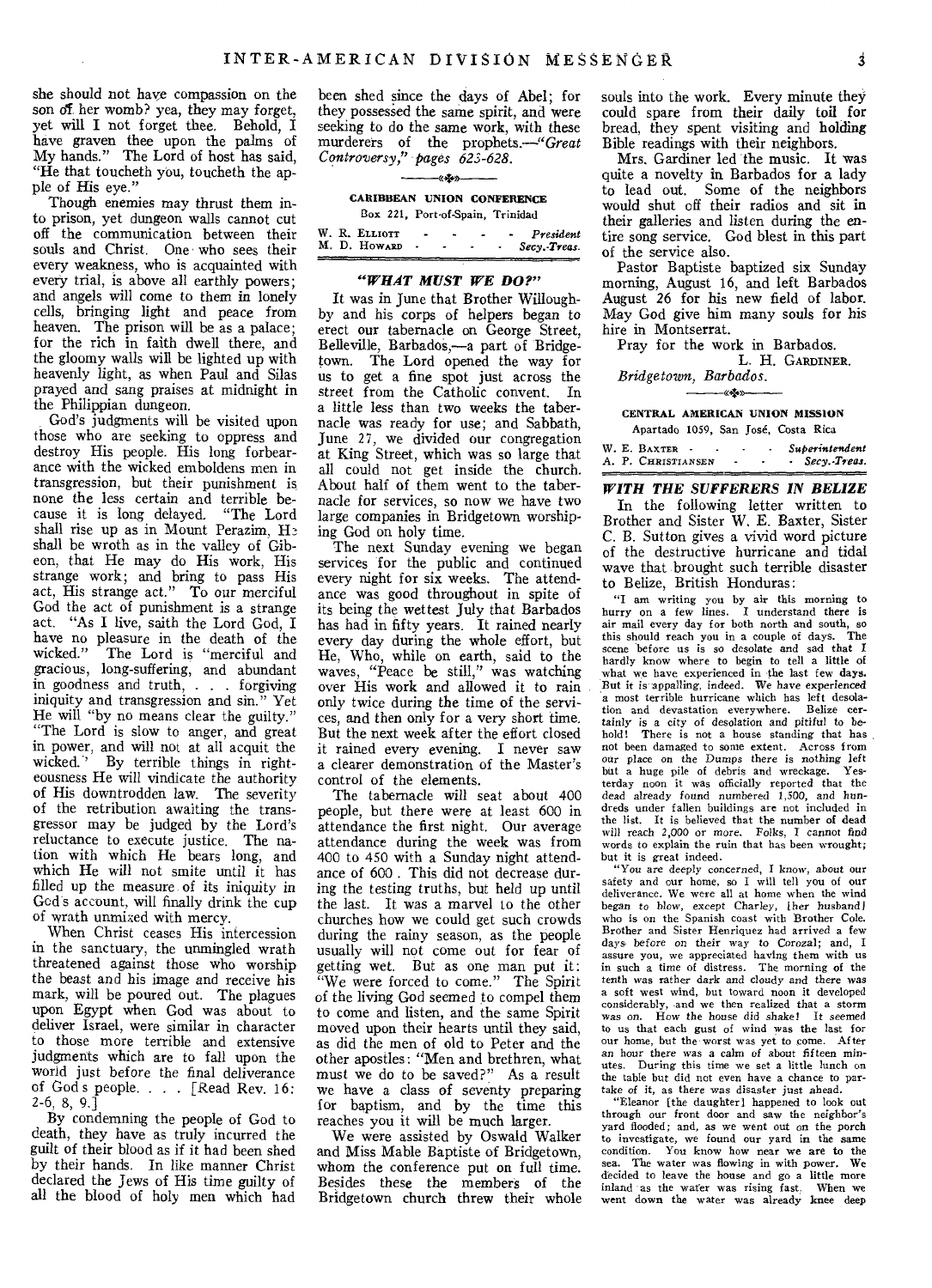and rising higher as we walked. Brother Henriquez carried Arthur [Brother Sutton's little boy]. We were able only to cross the street. There we found shelter in the home of one of our sisters. Suddenly the hurricane in all of its power burst upon us. The wind blew at the rate of 160 miles an hour so you can form an idea of the terrible speed. Buildings all around us crashed and fell to the ground. St. Andrews' Hall is down flat (You will remember the hall right across from us where they did so much dancing). It seemed that, any moment ours would crumble; but we prayed on and reminded the Lord of His promises. Then we trusted. That was all we could do. We sang " 'Tis so Sweet the water kept rising higher and higher. We knew that unless the Lord intervened we would all perish. The water rose almost in line with the veranda when sud-denly a strange thing happened. The wind changed-its course from north to south, resulting in a drawing back of the water that was gushing in so rapidly. We watched it closely and our hearts leaped with gratitude when we realized that the waters were surely abating. The wind continued to blow violently just the same and continued its work of destruction, but the house we were in stood.

— "You will be even more astonished to, know that our house is the only other building standing intact in the neighborhood where we live. The front stairway is off a few inches, the northeast corner of the house is leaning some, and one pillar is loose, but everything else is intact. It was indeed a source of strength to us to look out and see our home still standing. We praise God indeed for His wonderful care. When we came home at about 7;30 that evening we found the book case open and several of our books on the floor. Upstairs in the office the iron safe had been rolled off twenty-four inches from where it was standing. Our piano box under the house is in the neighbor's yard and all of our chickens, except one, are gone. We are very thankful for

such deliverance as we have had. "Our chapel still stands. The large two-story house right next to it is destroyed and the top floor is right against the side of our chapel but the little building stands firm and not a pillar loose. The little room to the back, where Brother Garbutt stayed, is broken down but that is about all the damage done. It is really the only place standing on that block. Our members are all safe but one. Sister Reid and her two babies we have not been able to locate and we *feel*  .pretty sure they were drowned. Her husband is in Castilla and she has heen here for several months. She has been a faithful sister and has been trying to live a Christian life. Every one else is safe as far as we have been able to learn.

"Several boats in the harbor went down including the 'Pasajero' and the 'Brunswick.' crew of the latter has not yet been found. "The American Consul was here yesterday, in-

quiring of our safety. I have not heard from Charley since he left Belize a week ago today. I am very anxious to get word from him. I understand that the coast was not hit. I wired him at La Ceiba that we are safe. The lines have been broken, but there is communication

now.<br>
Well, this is just a little report. I thought I would send it along as the plane is leaving. There is so much to write about that I have barely touched the conditions! It is heart-rending to look around and see what havoc has been wrought. The Methodists have suffered greatly. Mr. Fowler, the second in charge of their mis--\*n, and the wife of the director are dead. All of their buildings are down to the ground. The of their buildings are down to the ground. The Anglican churches are down also. The large Catholic college for boys crashed, killing 125 boys and six priests. There are over a hundred buried under the Methodist church. Con-clitions are terrible. Our members are desti-tute of home and clothing. Very few were able to save any of their clothing. Some are staying

at, the chapel.<br>
"I must not write further today as Brother Henriquez is ready to take the mail down. I hope that it will be possible for Mr. Sutton to

come home soon as I am sure he is needed here at this time. Trust that this will find all well and of good courage there in San Jose. We are all as well as can be expected under such unfavorable conditions, and are very grateful for what the Lord has done for us. With kindest Christian greetings to all."

#### -14,»

## *PRAISE. GOD FOR DELIVERANCE*

Below are a few paragraphs from a letter which Brother E. C. Henriquez wrote to Brother W. E. Baxter. These add a little more to the sad picture already sketched by Sister Sutton's pen:

"We are truly thankful to the Lord for His mighty deliverance. We can clearly see the good hand of our God in sparing our lives.

"September 10 was a day that has been celebrated in Belize for many years as their most important holiday. As usual everything was organized for a grand time. The previous night a good exhibit of fireworks was displayed. On the morning of the tenth, although somewhat rainy, the lodges marched. At twelve the school children, preparing to march, lined up before the Wesleyan church; but it began to rain so they were not able to march. Many -of them took shelter in the Wesleyan church and most

of them perished there. "The storm continued in its fury for more than two hours. Then began to abate. What a sight greeted our eyes! Desolation everywhere. As far as I have seen or heard, there is not a single house that has not received some damage. I think I can safely say that fully three-fourths

of the houses are total wrecks.<br>
"The death roll is very high. Yesterday forenoon there were 1,500 reported dead. Hundreds of others are missing. As far as I can ascer-tain, the total may reach two thousand. The population is about 12,000. This is the worst hurricane that I have ever heard of. Thousands of those who are living are entirely destitute.

"God has been merciful to us. Our little church is standing firm. Much of the zinc roofing is blown off and the small room attached lost one side due to other buildings being blown onto it. As far as I know every person has suffered some loss. The large stores have lost heavily. The water entered every house that was not five feet off the ground and damaged everything that the water reached. While writing this letter, word was sent to us that another gale of 120 miles per hour was coming. We stopped and besought the Lord and He heard our cry for in less than half an hour later, we received- word that the course of the storm had changed and we were safe from that one. Praise the Lord. "The' dead bodies are being burned as fast

as possible. The city is getting very offensive. Heaps of dead fowls.are seen-in different places. Men are working hard to get things cleared up.<br>We are truly in the end of time."

## «4.» *DELIVERED FROM VENEMOUS SNAKES*

There are many things out here in these wilds for which we must thank the Lord. One of them 'is His help, against snakes and other venemous creatures. More than once our good Saviour has saved us from snake bites. We have killed fifteen bad snakes in and around our house here at Chichica.

One was in the house all night with us, and we killed it the next morning. It 'measured nearly four feet. Some nights ago as I was going from one house to another at Cerro Iglesia, I came near stepping on one. It was only because something told me to turn on

my flash light at the right moment that I escaped being bitten by that ugly viper. I was about two feet from it.

A little before this I came near to a chameleon and only the mercy of God saved me from a bite on my face. The distance was only a foot when I saw it in time to pull back my horse.

About three weeks ago, my eldest daughter, Carlota, was going to the creek for some water just before dark. She was gazing here and there when she happened to look down just in time to take her foot off a huge six-foot viper all ready to bite. She stepped back, called to the house and my wife ran to help her.

Sometimes it is very dangerous to attack such an animal with a stick, but my wife hated to see the snake get away and so went after it. She struck it next to the neck at the first blow. The strange thing about it was that this snake, in spite of being wide awake, did not try to get away until it was struck. My wife expected me the next day and kept the snake for me to see it. When I saw the flat V-shaped head, I felt very grateful to my Saviour for saving my daughter from what might have meant death.

We are getting along nicely in spite of snakes and other enemies. Three Sabbaths ago we were glad to have Chief Jose Clemente Luis Jimenez among our Sabbath school visitors. He was made paramount chief recently with the title of Governor General for this territory. He is a nice young man and can read and write, Ten days ago in company with Brother Pedro Montero, I paid him a visit. He treated us in the very best way he could. When I asked him how he was getting along with the Message, he showed me a copy of "Easy Steps" and said, "I am working with this now" and began to read' to the people who had come to him on legal matters.

Our school at Cerro Iglesia is getting along nicely. We were glad to have Pastor Lorntz and Brother Brower with us for a few days recently. Our candidates for baptism are twenty in number just now, but there are hopes of about five more be;ore the end of the year.

We have two more groups of interested ones who are asking us to come and help them but this we cannot do just now for lack of some one to teach them. Please remember us in your pray-<br>ers. ISHMAEL ELLIS.

*<4.»* 

*Chichica, Panama.* 

#### *BY FASTING AND PRAYER*

Stann Creek, where we held an evangelistic effort, is a small village about thirty miles south of Belize. The interest was very good from the first. It was the first time a gospel tent had ever been pitched in this village, and the people enjoyed coming to it. After we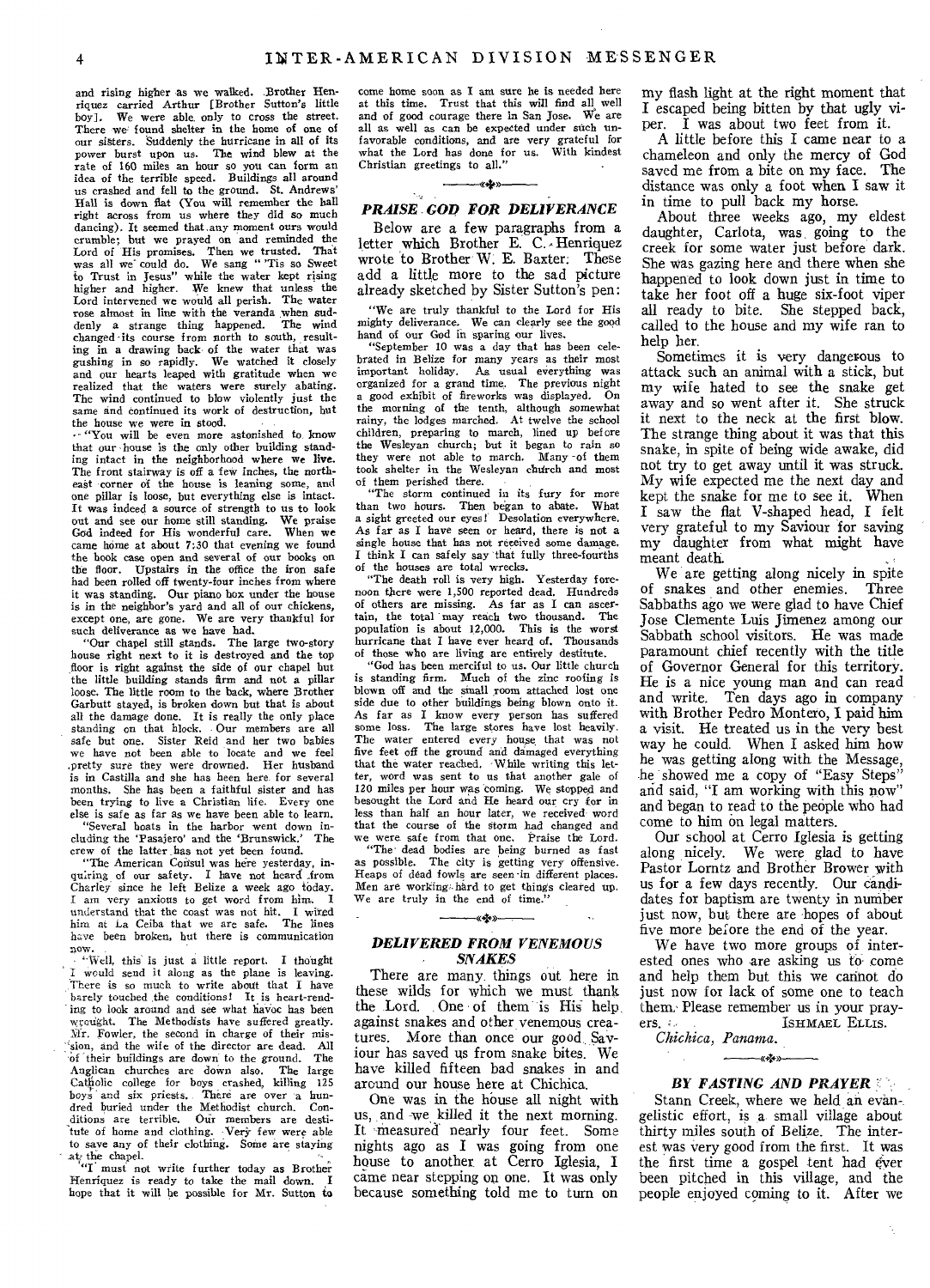had been preaching about two weeks, a heavy wind came up in the middle of the night and blew the tent down. It was the tail end of a cyclone, which, about nine miles west of Stann Creek, had destroyed thirty-four houses. We were very thankful that it did not reach Stann Creek in its full strength.

Brother Garbutt, Miss Elwin and my daughter Eleanor assisted me in the meetings. Brother Garbutt had to be away most of the time as there was no one in Belize to look after the work and we have a large class there receiving instruction prior to baptism. We continued the meetings in Stann Creek for eight weeks and there was a very good interest manifested on the part of the people during the time. There were about fifteen keeping the Sabbath at the close of the meetings; and we hope to see a good church organized in the near future. This week  $\tilde{I}$  received a letter from Brother Garbutt and he says the interest is keeping up and he is of good courage.

At the close of the first quarter of this year four were baptized here in Belize and on the 28th of June at the close of the second quarter five more were buried with their Lord in baptism. We have twenty here in the special Bible class and we hope to see a number take this step at the close of the third quarter.

The work in Barrios is moving along nicely. Brother Bourne writes that the church is of good courage. On my way to the union meeting, I had the privilege

of baptizing at that place ten who are now rejoicing in this blessed truth. From La Ceiba also comes the cheering word from Brother Nebblett that a special Bible class has been organized for those preparing for baptism.

Brother Henriques writes that, in Coxen Hole, there are about six interested in the Message and two of these are planning to be baptized soon. We hope that the others will see their way clear to come along with us.

We are of the best courage in this field and we believe that the Lord will go before us in winning many souls to this great work. Sabbath, August 29, was set apart as a day of fasting and prayer. A little program to encourage our people to be faithful in tithe paying was sent out for that day of fasting and prayer. We are very anxious that not one shall become careless in bringing to the Lord that which is His own in these pressing hours of financial depression. Omens on every hand tell us that we are nearing home. Let us not slacken on the very border of the Promised Land. Now is the time for us to be strict in Sabbath-keeping, tithe paying, and in improving every effort and opportunity in our missionary endeavors. The harvest is great and workers are few, but let us gather while the probationary sun lingers on the horizon. C. B. SUTTON.

## *Belize, British Honduras.*

e Ser Soon after Pastor Sutton wrote the above article, probation closed for many in Honduras.

#### COLOMBIA-VENEZUELA *UNION MISSION*  Apartado 39, Medellin, Colombia

|  |  | H. E. BAASCH |  |   |  | - Superintendent |
|--|--|--------------|--|---|--|------------------|
|  |  | J. B. Ross   |  | ۰ |  | Secy. Treas      |
|  |  |              |  |   |  |                  |

## *AT THE CAPITAL*

In a personal letter, written to Pastor L. V. Finster, September 7, Pastor H. E. Baasch says:

"A few weeks ago you wrote me about the Calendar Campaign; and you will be interested to know that we have devoted some time to this since arriving in the capital. I preached on the question before a full house the first Sunday I was here; and our members are active gathering signatures for the petition. Some have been quite successful.<br> *"El Tiempo,* Colombia's first paper, has ac-

cepted an article which will be published this week in four instalments. I was also privileged to give an address in Spanish over the radio last Saturday night. Telephone calls came in almost immediately, saying the lecture was well understood.

"We are arranging for a visit with the president of the republic. His secretary thinks he can arrange it for Wednesday or Thursday of this week. In our address to him we refer to the Calendar issue; we also shall leave in his hands a copy of the General Conference petition to the League of Nations. As boon as I have a few copies of that petition prepared, Brother Kinzer and I will visit the local office of the League, leaving with them a copy of the petition and copies of 'The Story of a Lost Day.' "I shall remain in Bogota another week to help Brother Westphal in the Harvest Ingather-

ing work. "You will be glad to know that we have found a very suitable place for a church building; and after seeing the architect a few minutes ago, I may add that he would be able to build us a fine little church, seating 350 people, for \$3,000." Pastor Trummer, who is toiling alone in Colombia writes encouragingly. His wife recent-ly had a major operation in America and is making a good recovery.



Bogota (Colombia) Sabbath school, September, 1931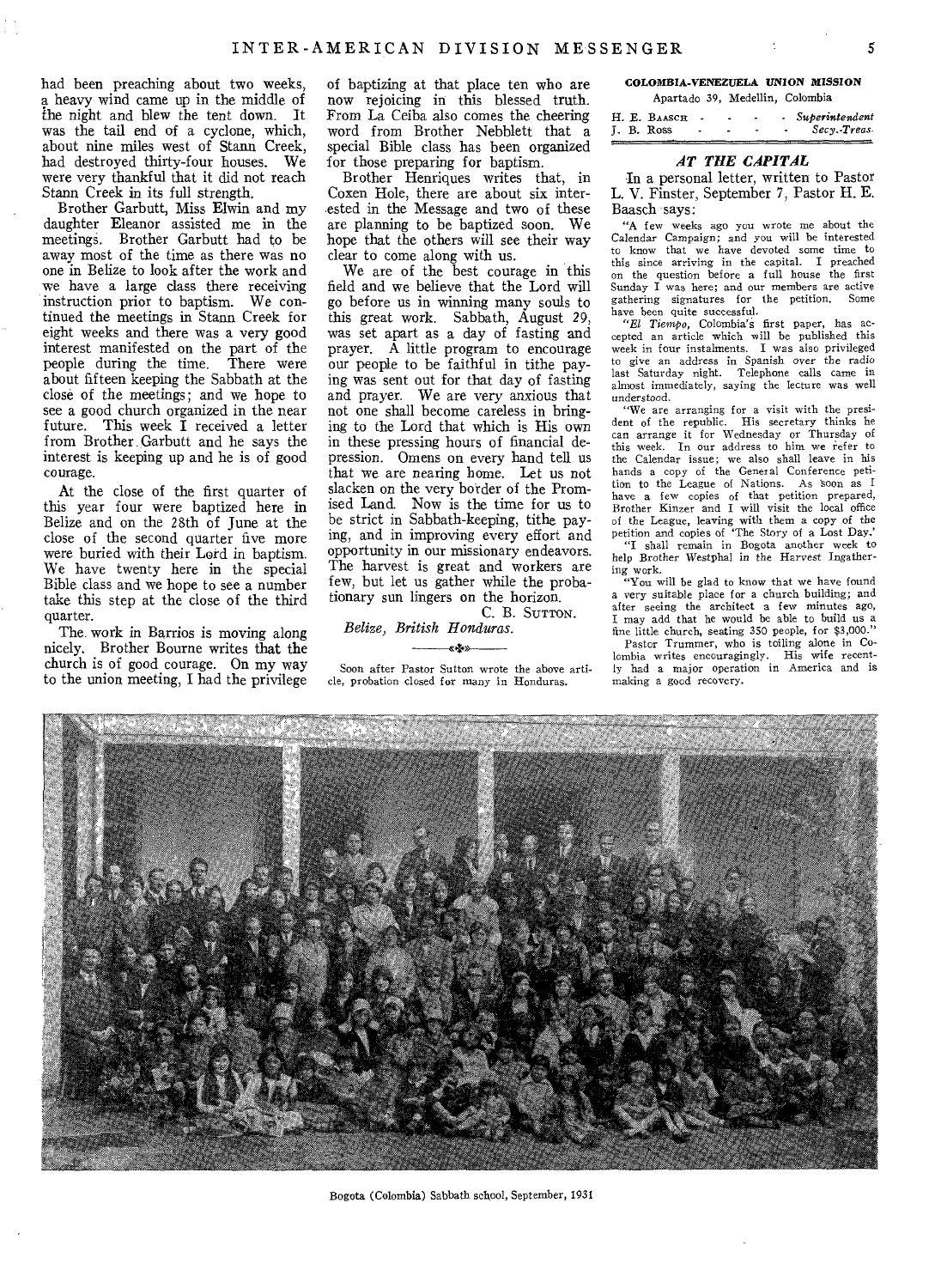MEXICAN UNION MISSION

|  | Ave. Magdalena No. 22, Mexico, D. F. Mexico |        |                |                                             |  |                                  |
|--|---------------------------------------------|--------|----------------|---------------------------------------------|--|----------------------------------|
|  | C. E. Woo<br>J. G. PETTEY                   | $\sim$ | $\blacksquare$ | $\sim$<br><b>Contract Contract Contract</b> |  | Superintendent<br>- Secv. Treas. |

#### *WORTH WHILE BOOK WORK*

Some time ago it was the writer's privilege to visit our brethren in the state of Veracruz. One Sabbath we went to a village about one half hour's ride from the port of Veracruz. I had never visited that school before, but as we were walking down the main street, we met a young lady who had a bouquet of roses in her hand. She seemed quite interested to know who the newcomers were and was intently watching, us. As we passed her she smilingly said, "You are one of us, aren't you?" Upon assuring her that we were Adventists looking for the church, she replied that she too was an Adventist and was on her way to Sabbath school, and would take us there. Whatever the race, there is a similarity when the love of Christ enters the heart.

It was a pleasure to greet these faithful brethren who are looking for the soon coming Saviour. Upon inquiry Brother Martinez told us of his conversion. He, with his wife and family of ten, had never read the Bible. About a year ago one of our colporteurs canvassed this village and sold him "Patriarchs and Prophets" in Spanish.

Since their children are in the college in Veracruz, the mother stays part of the time with them and the rest with her husband at home. It happened that when the book was delivered, she was in Veracruz. He glanced through it, and, thinking that she might be interested, he sent it to her.

Some time elapsed, and one week-end when he went to visit his family, he was surprised on Saturday to receive a *seca* (dry), or warmed-over dinner. When he asked her why, she replied: "You sent me the book in which it says that Saturday is the Sabbath. I cook all my meals on Friday now, and keep the Sabbath. Didn't you read the book before you sent it to me?" He had to acknowledge that he only glanced over it; but he promised to take it back home and read it carefully. As a result of this he is now the superintendent of our Sabbath school in El Tejar, Veracruz.

They have dedicated one of the rooms in their home to the services, and while they have only known the truth about six months, they are faithful and are seeking more light daily. They are interesting their neighbors and friends in the study of the Third Angel's Message.

Satan has tried to discourage them by sending a man who endeavored to show them that all days are holy and that today one does not pay tithe; still they were able from the Bible to show him that they had the truth, and have remained true to their convictions. May

God bless, and keep these dear people faithful till He comes is our prayer. MRS. F. L. E. ULMER. *Puebla, Puebla, Mexico.* 



Pedro Cruz and Jose Quintero

#### *TWO HEROES OF THE CROSS*

Sometime ago Pastor C. E. Moon of Mexico told us of the experience of Brother Quintero. A man threatened to kill' him. As he was going along the road where the would-be assassin was hidden, he was impressed to stop at a certain place to make a missionary call. Meanwhile the man who had threatened his life attacked another man who was coming along the road, mistaking him for Brother Quintero; but he lost his own life instead of taking that of another.

After a time Brother Ouintero learned how wonderfully the Lord had delivered him to go on with his soul-winning work: Brother Quintero is seen at the right in the picture above. On the left stands Brother Cruz, another faithful soul winner.. When the truth found Brother Cruz he was a saloon keeper in Tampico and a leader in. spiritualism. Speaking of his experience after his conversion, Brother Moon says:

"-He began to work for his friends and soon left Tampico for the Huasteca region where he was born. He raised up many companies and was asked to enter the colporteur work in which he had extraordinary success. He has been able to place some of our books on the Message in a number of government offices. At present<br>he is in charge of the work in the state of<br>Morelos. It is wonderful what the Lord can do<br>with a man when he surrenders all to Christ."

"We often do more good by our sympathy than by our labors."

#### *THE GERMANS IN MEXICO*

There are thousands of Germans in the Mennonite colony eighty-five miles west of Chihuahua City, Mexico, and since March 1931 our mission has been sending them the German paper, the *Christlicher Hausfreund.* Each month we send out several hundred copies,

The Brookfield Branch of the Pacific Press to-operated with us by making a call to many of the German churches for funds to pay for the papers. This request met with a hearty response, for which I am very thankful,—and the Press sent us fifty copies each issue. Later this was increased to 100 copies. These we are sending out to the heads of families.

These people are very isolated and do not mix with the people of the country. They have their own school system and their own churches. They have their own farms and, make their own living and do not need the help of their brethren financially. They all have their own Bibles, and study them.

Brother Pohle and I passed through their settlements, and stayed over night with a family, and, as I can talk a little German, I was thinking of offering to study the Bible with them. Just about that time the lady handed me the German Bible and I gave them a study, on Matthew 24. They were pleased. This is probably the first Bible study ever given in these colonies. Some day, we hope to have a German worker to follow up 'the interests created by the many papers that are now being circulated among them.

Today I have received a bundle of MESSENGERS and I wish to express my appreciation for this interesting paper. I am thankful for the good articles which the workers send in from time to time, and also for the privilege of contributing to it,

As we learn of the faithful work that is being done in other places, we receive new courage to overcome the many obstacles by which we are confronted in these troublous times.

W, F. MAYERS. *Chihuahua, Chile., Mexico. +»-* 

ANTILLIAN UNION MISSION Calle Segunda No. 31, Arroyo Apolo Havana, Cuba

A. R. OGDEN - - - - *Superintendent*<br>F. I. Monr - - - - *Secv.-Treas.* F. I. Monr

#### *WHEN THE HURRICANE CAME*

From a personal letter received from Brother F. I. Mohr, the Antillian Union secretary-treasurer, we get a glimpse of the destructive hurricane that visited Puerto Rico while he was there auditing the mission books last September. He writes:

"The other day we sent a cable to the division office, saying we were safe, but perhaps you would like to know a little more about what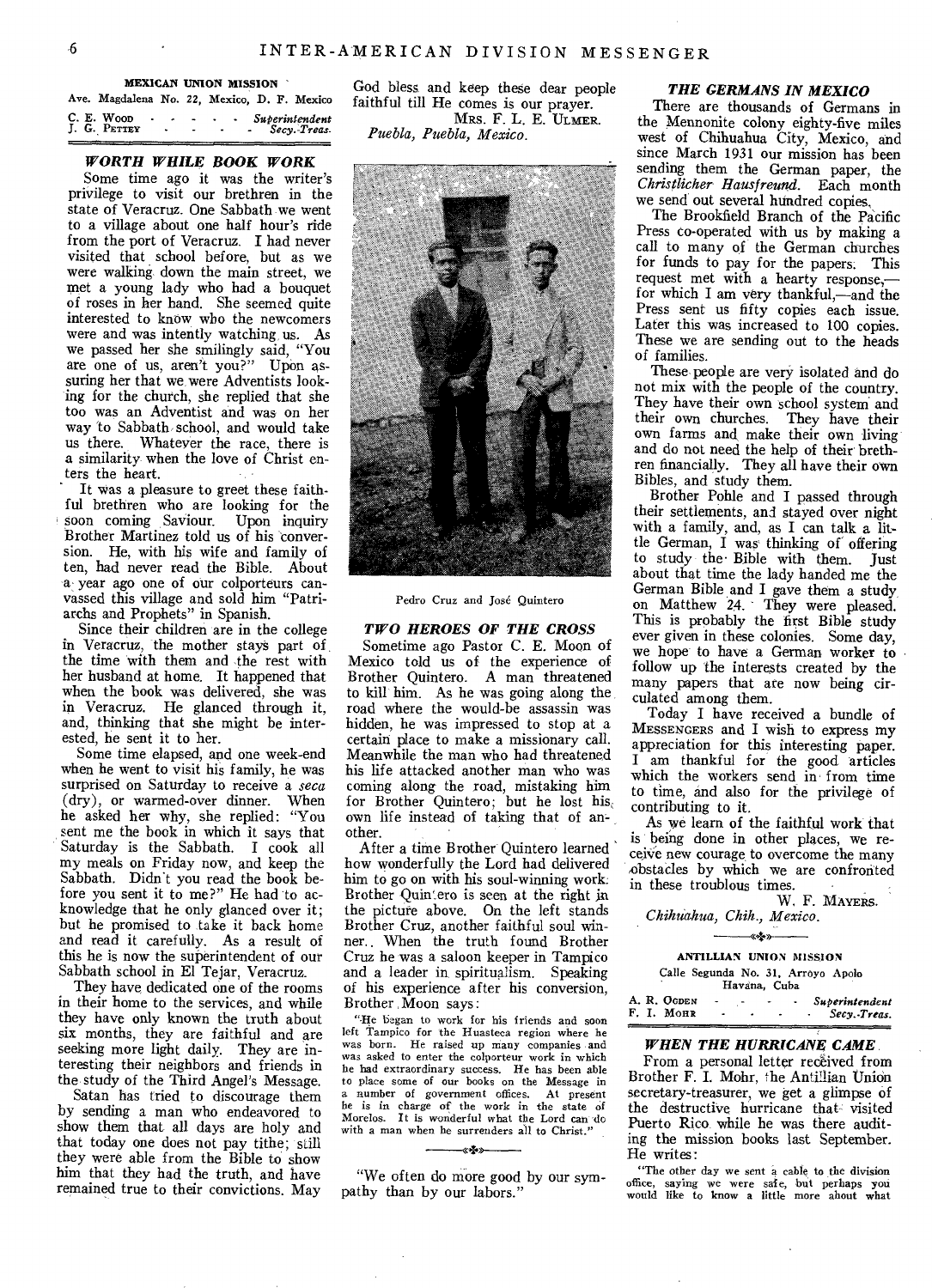happened here the night of Thursday, September

10. "At noon we learned through the Weather Bureau that a hurricane was on its way to San Juan, and that it would strike sometime before midnight. At four o'clock it was very dark. The breeze seemed to change from one direction to another. At six-thirty it began to rain a little. We prepared for the storm by getting the office machines into what seemed the safest place, and putting into the safe all we could of books *and* vouchers.

"At seven-thirty Brother Borrowdale and I went to see an old sister to help make her as safe as possible. As we returned it began to rain harder. About eight-thirty the wind began to blow from the southeast; then forty-five min-utes later the storm broke. The trees began to bend toward the ground, the palm branches to give way, and coconuts dropped everywhere.

"Soon we heard a bang. The roof was giving way: The corrugated iron was torn loose, and the water began to stream into the front room. As quickly as possible we rolled up the rugs. Then we rescued some books. But the piano was soaked, and about ruined, we fear. Sister Borrowdale and the children moved clothing and such like to the west side in the house, while we tried to rescue the beds from getting wet. Piece after piece of the iron roofing banged against the church and other objects. We did against the church and other objects. We did all we could to save things. We thought of goall we could to save things. We thought of go-ing to the office to see if all was well there, but, because of the iron roof-pieces flying through

the air, we did not venture out. "About eleven o'clock *the* wind blew the hardest. Having done all we could, we went to a dry spot, and there we kneeled down and asked God *for* mercy. When we arose there was a lull in the storm, which lasted for ten or fifteen minutes. Then the wind changed to the northeast, but blew with somewhat less force. At one o'clock the wind had gone down considerably, and Brother Borrowdale stepped out to *see if* the church was all right. He found it still standing, We thought that would be the first to go. He stepped into the office and found *things* there were still *dry. We were* happy for this good report.

"Then we lay down for the remainder of the night, for we were *very* weary. By two o'clock a few machines passed; and by five we were out picking up the pieces of sheet iron. It took us two hours to replace the thirty-two *pieces*  that had been displaced by the storm.

"Having finished our work on the house, we went to the office. Only a little *water* had entered. There was more in the school room, for a window upstairs had blown in. There was no school Friday as it was thought best to dry things out first. We were thankful to see the sun come out in full splendor to dry wet clothes, books, etc.

"After breakfast we went to San Juan. On the way to the city we noticed trees down, plate *glass* blown *in,* and houses with roofs *blown off.*  It might have been worse, but we are thankful that it was not. God was very good to us; and we thank Him *for* His protection."

## «+>> *ENCOURAGING FRUITAGE*

Encouraging fruitage seems to only await the ingathering throughout the mission fields. Wherever earnest faithful work is being done there is a fruitful harvest.

Sometime ago it was my privilege to spend two weeks at Nassau, Bahamas. Pastor 0. P. Reid, our Jamaican minister in that field, during the past two years has held three regular series of meetings in the new church at Grants Town, with a splendid ingathering of souls. Up to this writing forty-one persons have been baptized and there are nearly thirty in the baptismal class, making about seventy that have accepted the Message in this short period.

But such results would have been impossible without a corftinuous and persistent effort both publicly and in personal house to house work, for Brother Reid is not only a public speaker but also a most earnest and faithful worker in the homes of the people, going from house to house visiting, praying, and studying with them. Such a combination of faithful service cannot result otherwise than in soul winning and a continuous increase of church membership.

The accompanying cut, which gives only the new believers baptized with those at present in the baptismal class, will give a little idea of the splendid group gathered in to this new church as a result of one minister's work. Other equally encouraging results are developing wherever earnest, continuous endeavor is being put forth for the proclamation of the Message throughout our island field. If every worker would put porth the same earnest, continuous effort as some of our workers are making, we should soon have a baptized membership of more than ten thousand in our Antillian Union Mission. May this good result soon be realized.<br>
Havana, Cuba. A. R. OGDEN.

 $Havana, Cuba.$ 

«+a

"It is hard to fail, but it is worse never to have tried to succeed."

#### *JAMAICA*

Brother Meeker in writing of the Harvest Ingathering campaign over in Jamaica says:

"We are glad to tell you that, we are meeting with some success. There has been only one gift of twenty pounds. Pastors Edmed and Hutchinson collected over seven pounds. I went out alone among the Chinese; they tell me that they are giving to the flood relief in China. Sisters Edmed and Grounds worked hard this morn-

ing and gathered a little over four pounds. "With all the troubles coming and many avenues of financial support cut off, it seems that we will be driven to depend on God even more than we ever have before. We are encouraged when we learn that souls are coming into the truth in greater numbers than in years of financial prosperity."

## -artes-

## *SANTO DOMINGO*

It was cheering to read a letter that came from Brother Nygaard, superintendent of the Santo Domingo Mission, the other day. Among other good news items he said:

"God is blessing the work here. Santo Domingo, with the blessing of the Lord, is not doing less than last year. Tithes are a little better than last year—and offerings are too. This is no time for lowering either one. . . . God forbid that we should be careless in regard to tithes or offerings these days. This is just our opportunity to show whether we really love God and His work. . . It looks as if we shall pass our goal of 150 baptisms this year."





New believers in Grants Town, Bahamas